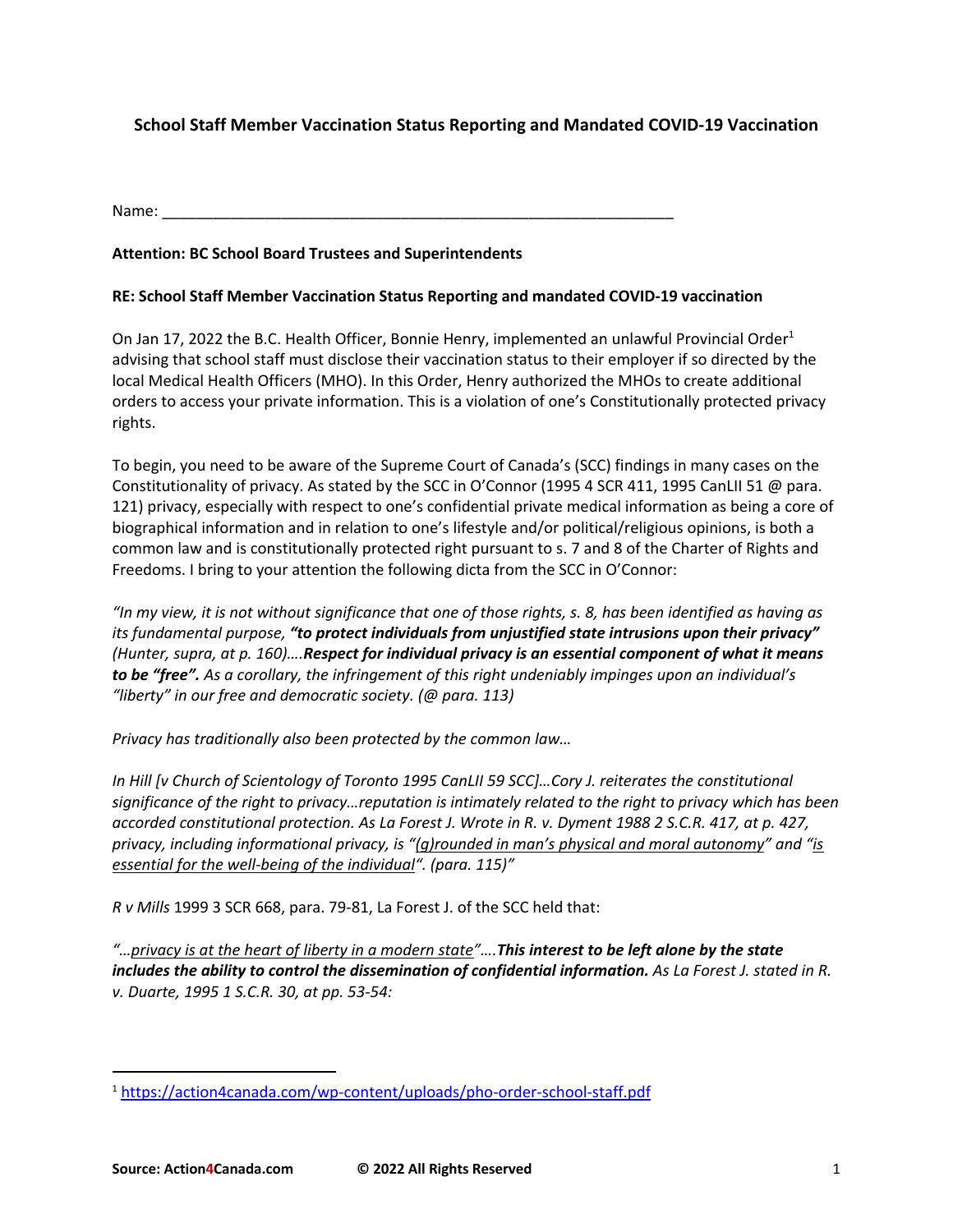*… it has long been recognized that this freedom not to be compelled to share our confidences with others is the very hallmark of a free society. Yates J., in Millar v. Taylor (1769), 4 Burr. 2303, 98 E.R. 201, states, at p. 2379 and p. 242:*

*It is certain every man has a right to keep his own sentiments, if he pleases: he has certainly a right to judge whether he will make them public, or commit them only to the sight of his friends.*

*These privacy concerns are at their strongest where aspects of one's individual identity are at stake, such as in the context of information "about one's lifestyle, intimate relations or political or religious opinions": Thomson Newspapers, supra, at p. 517, per La Forest J., cited with ap- proval in British Columbia Securities Commission v. Branch…1995 2 S.C.R. 3, at para. 62.*

*The significance of these privacy concerns should not be understated. Many commentators have noted that privacy is also necessarily related to many fundamental human relations.*

*To respect, love, trust, feel affection for others and to regard ourselves as the objects of love, trust and affection is at the heart of our notion of ourselves as persons among persons, and privacy is the necessary atmosphere for these attitudes and actions, as oxygen is for combustion.*

*See also D. Feldman, "Privacy-related Rights and their Social Value", in P. Birks, ed., Privacy and Loyalty (1997), 15, at pp. 26-27, and J. Rachels, "Why Privacy Is Important" (1975), 4 Philosophy & Public Affairs 323. This Court recognized these fundamental aspects of privacy in R. v. Plant, 1993 CanLII 70 (SCC), [1993] 3 S.C.R. 281, [page723] where Sopinka J., for the majority, stated, at p. 293:*

*In fostering the underlying values of dignity, integrity and autonomy, it is fitting that s. 8 of the Charter should seek to protect a biographical core of personal information which individuals in a free and democratic society would wish to maintain and control from dissemination to the state. This would include information which tends to reveal intimate details of the life- style and personal choices of the individual."*

The SCC has emphasized in the strongest possible terms, that our right to privacy is sacrosanct and subsumed in both s. 7 and 8 of the Charter and is of paramount importance to our life, liberty, security of the person and from unreasonable search and seizure. **Bonnie Henrys' recent Order is in fact, an attempted unconstitutional seizure of our personal and private medical information.**

Henry quotes Section 42 of the Public Health Act which instructs school staff that they have a duty to comply with this Order and failure to do so would be considered an offence under section 99 (1) (k) of the Act.

These Sections of the Health Act do not apply to the gathering of private medical information and are being quoted to possibly deceive staff into compliance.

According to Section 52(1) of the Constitution Act ALL Statutes, Orders, By-laws, and "Acts" must be consistent with the Constitution…or they are of no force or effect.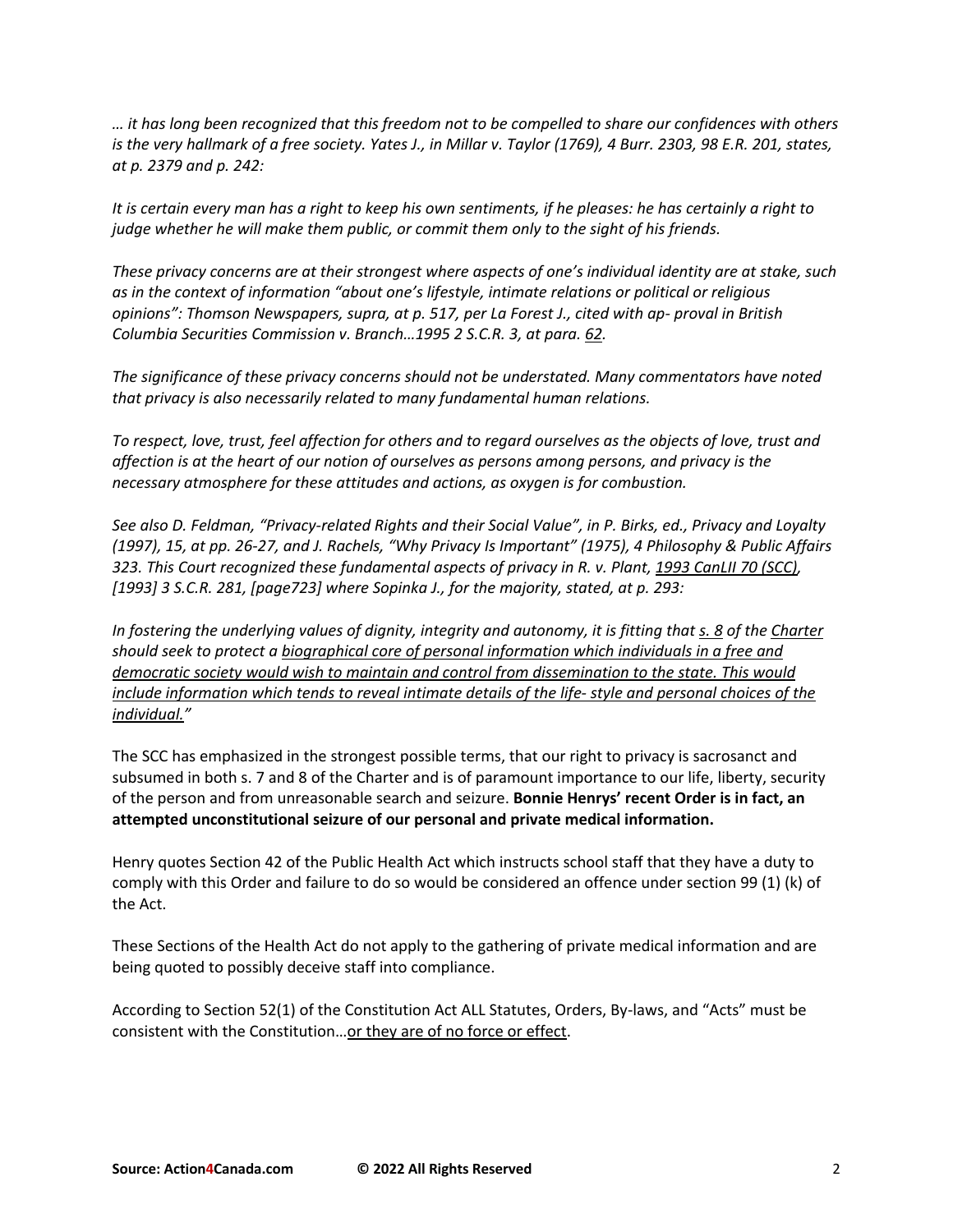• Section 52(1) of the Constitution Act, 1982: The Constitution of Canada is the supreme law of Canada, and any law that is inconsistent with the provisions of the Constitution is, to the extent of the inconsistency, of no force or effect.

Henry is determined to vaccinate all school staff but is aware there are obstacles standing in her way, such as human and privacy rights and bodily autonomy.

In the fall of 2021 Henry attempted to put the onus on all 60 BC School Boards to individually vote and mandate school staff be vaccinated. **Action4Canada** commenced a campaign<sup>2</sup> wherein every School Board Trustee and Superintendent was served a Notice of Liability and additional letter advising them that they are at risk of personal liability should they vote in favour of this unlawful dictate. As a result of the campaign 26 School Boards have voted NO<sup>3</sup>, thus far. Several School Boards have recently reported to have voted in favour of mandating the COVID-19 vaccines as a result of Henry's Order but these school boards have now officially opened themselves up to liability.

**Action4Canada** is strongly recommending that these school boards rescind their decisions immediately. Henry's Order does not immunize trustees from liability and most certainly does not provide a green light to violate protected human rights or the Criminal Code and Charter of Rights and Freedoms. The Notice of Liability served is explicitly clear in regards to this and Henry's Order does not change the facts.

Bonnie Henry has not been successful in fully mandating vaccination via the School Boards so she is attempting to create a workaround and come at this from another direction via local MHO's. But no matter how they approach this it all leads back to School Board Trustees being the ones in the position of handing over the private medical information and opening themselves up to personal liability.

A data collection grab was already attempted in School District 23 and failed. On Dec. 10, 2021, School Superintendent, Kevin Kaardal, sent a letter to SD23 school staff demanding they fill out a Vaccination Data Collection Notice by January 2022 or risk consequences (such as unpaid leave). Kaardal was immediately sent a notice<sup>4</sup> from **Action4Canada** once again warning him of liability. The data grab failed, and it was recently reported by the Epoch Times<sup>5</sup> that Kaardal admitted that the Notice did not gain the traction they were hoping for.

Henry's most recent Order has been implemented to counter the success of **Action4Canada's** campaign, along with backlash from school staff. However, the most recent Order does not change the fact that it is unlawful to force staff to disclose their private medical information and/or to use extortion (s. 346), intimidation (s. 423) of the Criminal Code, and coercion. It is a violation of the Privacy Act and Section 7, 8 of the Charter of Rights and Freedoms.

Henry claims in the Order that she has the authority to violate the human rights and Charter rights of others in the interests of protecting children from the risks of being in the presence of non-vaccinated staff. First of all, at no time does Henry have the authority to violate citizen's rights, secondly it is now

<sup>2</sup> https://action4canada.com/no-to-unlawful-mandate-to-vaccinate-educators/

<sup>3</sup> https://action4canada.com/bc-trustee-campaign/

<sup>4</sup> https://action4canada.com/wp-content/uploads/letter-SD23-okanagan-kaardal.pdf

<sup>5</sup> https://action4canada.com/wp-content/uploads/epoch-times-bc-school-staff-vax-status.pdf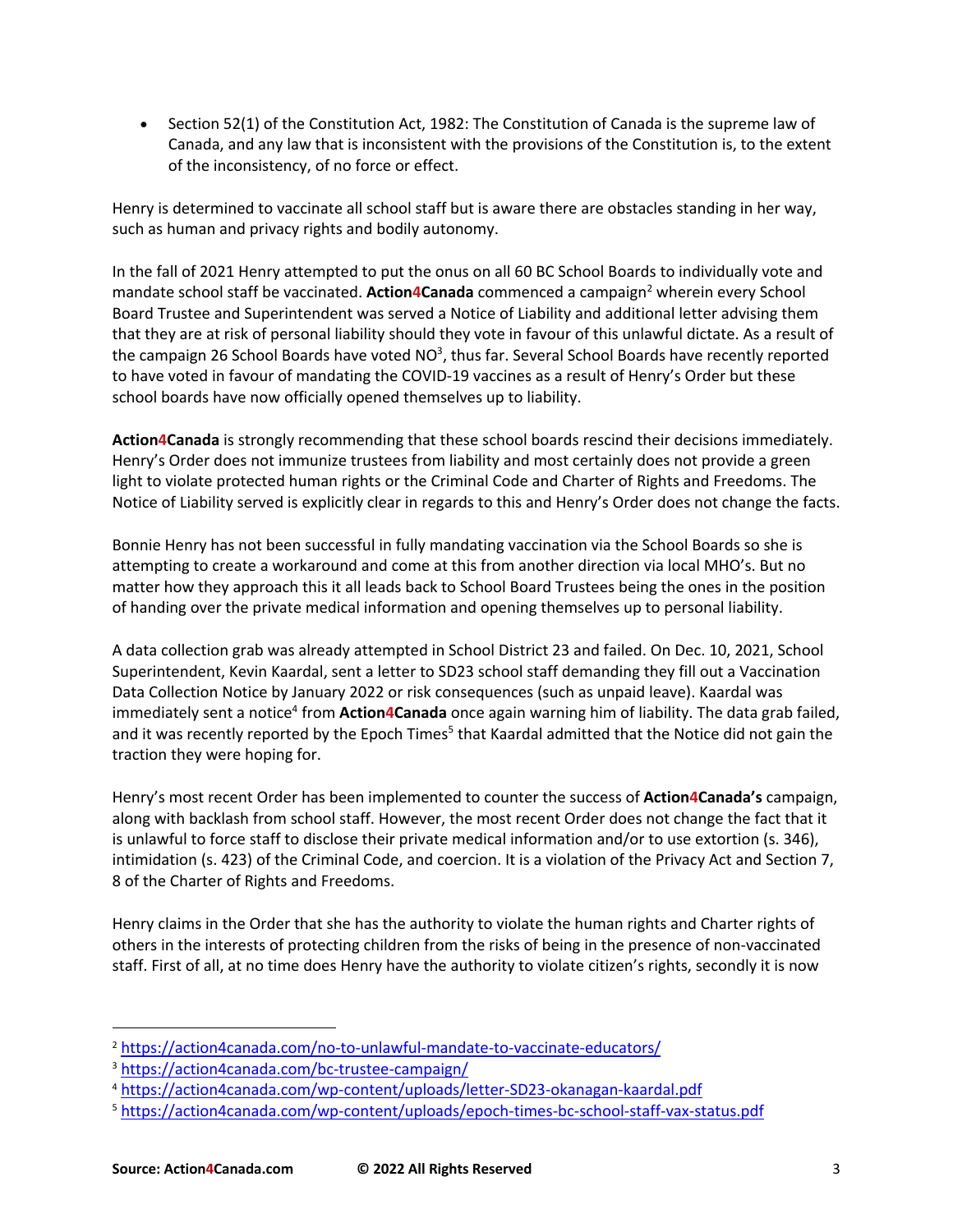accepted medical and public knowledge that the vaccinated are just as likely to spread the virus and thirdly, children are at nearly zero percent risk of contracting the Covid-19 virus.

The Surrey Superintendent, Jordan Tinney, responded to the Order<sup>6</sup> stating that Surrey would not be requiring staff to provide their vax status because they have already voted no to mandating vaccination. But Tinney goes on to say that if the local MHO requests vax status they will comply. If Mr. Tinney does so, he will be committing a criminal offence and will be held liable.

**Anyone participating in the "collection" of this information or "providing" it to local Medical Health Officers is putting themselves at great risk of personal liability as they are complicit in an illegal act. Anyone mandating vaccination is also committing an indictable offence. Using extortion and/or intimidation to force vaccination compliance is against the law.**

According to the Public Health Agency of Canada, Canadian National Report on Immunization, 1996

"Vaccines are not mandatory in Canada and they cannot be made mandatory because of the Canadian Constitution."

Consent to Medical Treatment and Testing In Canada, a doctrine of informed consent regarding any medical treatment has become part of Canadian Federal law. According to Supreme Court rulings, no Canadian citizen is required to take any medical treatment without informed consent, which includes the right to refuse such treatment<sup>7</sup>.

In addition, CUPE is in breach of their collective agreement with their members as they responded<sup>8</sup> by providing false and misleading information:

- …this Order enables local Medical Health Officers (MHOs) to direct school boards to obtain the vaccination status of school staff and share that information with the local MHO.
- School districts have been told that they are not required to collect staff vaccination status information unless they are ordered by their local MHO with a specific directive.
- PHO orders are not a grievable matter as they are not a decision from an employer. As an order from the PHO, it does carry penalties for non-compliance that are unrelated to the workplace.

CUPE is misleading members into believing that they will actually be required to provide their vax status and that the employer is immune from liability. This is false information on all counts.

On December 10th Teri Mooring, President of the BC Teacher's Federation, responded to Kaardal's Vaccine Data Collection Notice as a "serious violation of privacy rights." This was, and is, an accurate response. However, Mooring is also on record advocating for mandating forced vaccination.

In addition to previous correspondence with Kaardall, after further research it has come to our attention that the *Vaccination Data Collection Notice* of Dec. 10, 2021 contains additional misleading information.

<sup>6</sup> https://rumble.com/vsz48e-surrey-school-superintendent-tinney-on-staff-vax-status-collection.html

<sup>7</sup> https://bottomlineresearch.ca/pdf/informed\_consent.pdf

<sup>&</sup>lt;sup>8</sup> https://bcschools.cupe.ca/files/2022/01/K12\_bulletin\_PHO\_vax\_order\_JAN19\_01\_19\_2022.pdf